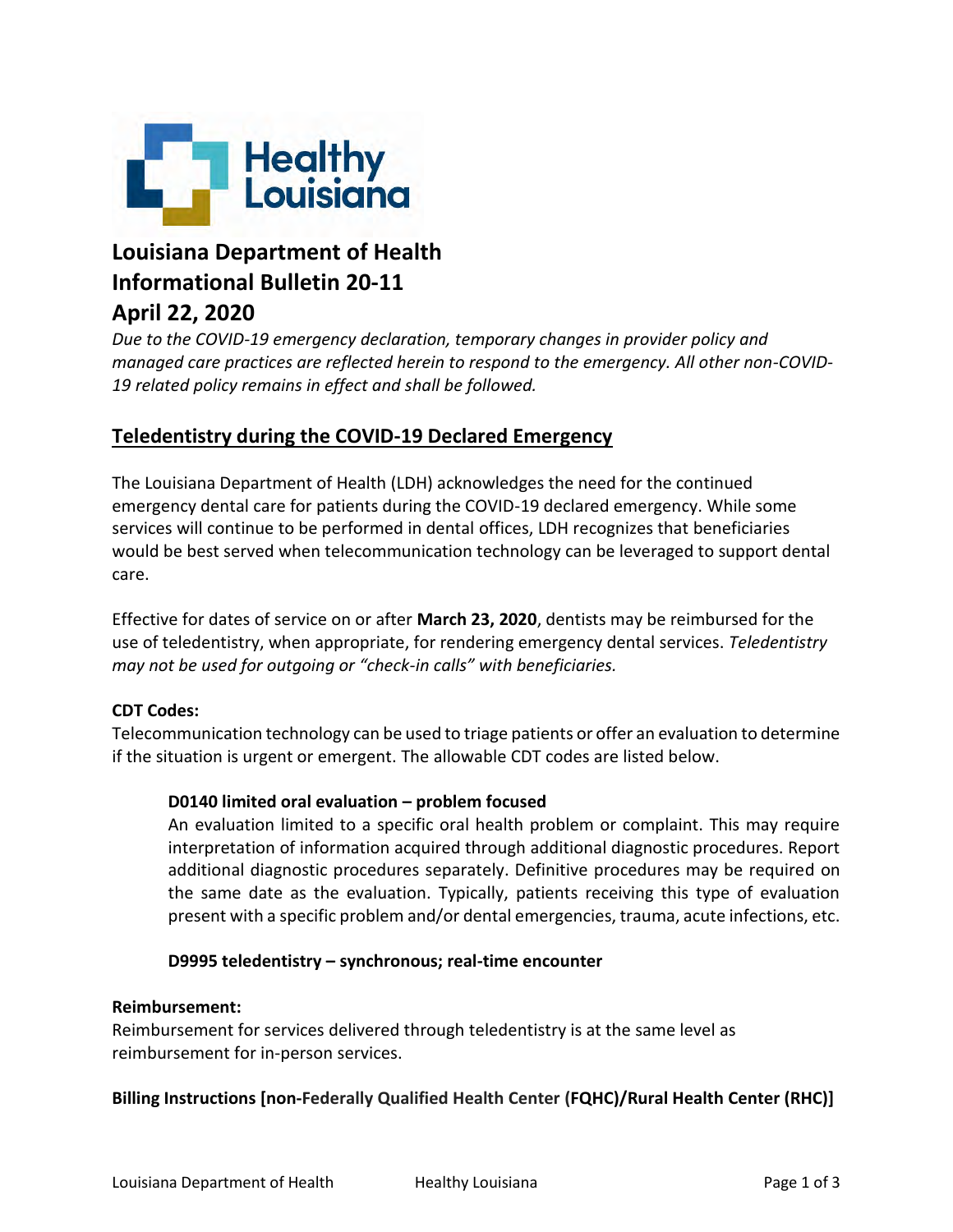When providing services via teledentistry, D9995 must be reported in addition to D0140. Claim submissions must also be billed utilizing place of service (POS)/place of treatment code 02 or the claim will be denied.

If the teledentistry oral examination results in an in-person visit during the current COVID-19 declared emergency, the services rendered in the office should be coded and billed per the current policy.

### **Billing Instructions for FQHCs/RHCs**

All dental services must be billed using the encounter code D0999 and must list the specific dental services provided by entering the procedure code D0140 and the teledentistry code (D9995) on the subsequent lines. The provider should also include zero or usual/customary charges for each service provided. Claim submissions must be billed utilizing place of service (POS)/place of treatment code 02 or the dental claim will be denied.

Reimbursement for these services in an FQHC/RHC will be at the all-inclusive prospective payment rate on file for the date of service. Follow-up procedures cannot billed separately.

#### **Permissible Telecommunications Systems:**

All services eligible for teledentistry may be delivered via an interactive audio/video telecommunications system. A secure, HIPAA-compliant platform is preferred, if available. However, for the duration of the COVID-19 emergency, if a HIPAA-compliant system is not immediately available at the time it is needed, providers may use everyday communications technologies such as cellular phones with widely available audio/video communication software. The Office for Civil Rights at the Department of Health and Human Services maintains a list of software deemed appropriate for use during this event at: [https://www.hhs.gov/hipaa/for-professionals/special-topics/emergency-](https://www.hhs.gov/hipaa/for-professionals/special-topics/emergency-preparedness/notification-enforcement-discretion-telehealth/index.html)

[preparedness/notification-enforcement-discretion-telehealth/index.html.](https://www.hhs.gov/hipaa/for-professionals/special-topics/emergency-preparedness/notification-enforcement-discretion-telehealth/index.html)

#### **Originating Site:**

The originating site refers to where the patient is located. There is currently no formal limitation on the originating site and this can include, but is not limited to, the patient's home.

#### **Distant Site:**

The distant site refers to where the provider is located. The preferred location of a distant site provider is in a healthcare facility. However, if there is disruption to a healthcare facility or a risk to the personal health and safety of a provider, there is no formal limitation as to where the distant site provider can be located, as long as the same standard of care can be met.

#### **Other Requirements:**

As always, providers must maintain the usual medical documentation to support reimbursement of the visit. In addition, providers must adhere to all teledentistry related requirements of their respective professional licensing boards.